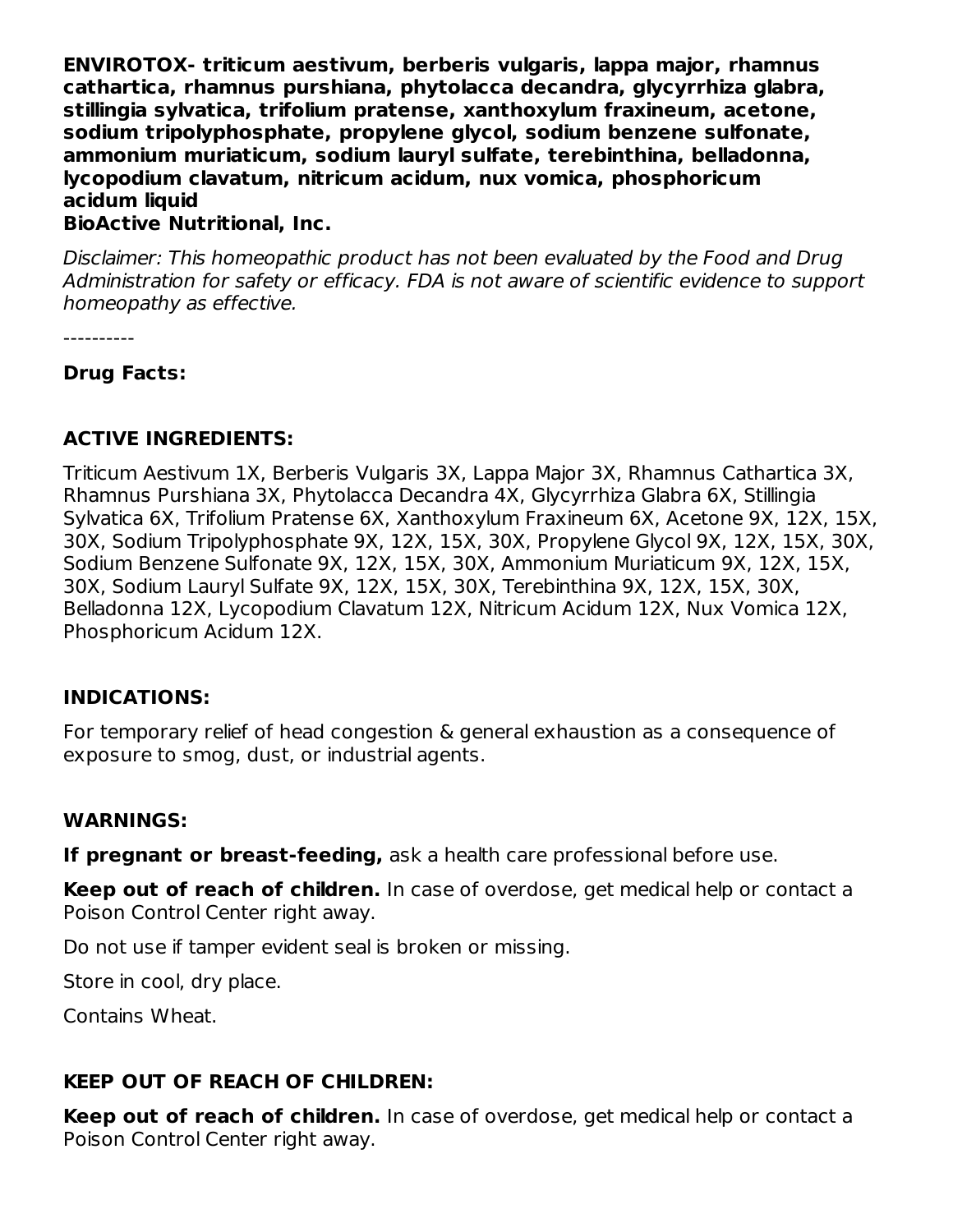#### **DIRECTIONS:**

10 drops orally, 3 times a day. Consult a physician for use in children under 12 years of age.

#### **INDICATIONS:**

For temporary relief of head congestion & general exhaustion as a consequence of exposure to smog, dust, or industrial agents.

#### **INACTIVE INGREDIENTS:**

Demineralized Water, 25% Ethanol.

## **QUESTIONS:**

Distributed by: BioActive Nutritional, Inc. 1803 N. Wickham Rd. Melbourne, FL 32935 bioactivenutritional.com

\*For a complete list of Environmental Isodes contact BioActive Nutritional, Inc.

## **PACKAGE LABEL DISPLAY:**

**BIO**Active **Nutritional**

**ENVIROTOX**

#### **HOMEOPATHIC**

**1 FL OZ (30 ml)**



WARNINGS: If pregnant or breast-feeding, ask a health care professional before use. Keep out of reach of children. In case of overdose, get medical help or contact a Poison Control Center right away. Do not use if tamper evident seal is broken or missing. Store in a cool, dry place.

#### LOT:

Distributed by: BioActive Nutritional, Inc. 1803 N. Wickham Rd. Melbourne, FL 32935 bioactivenutritional.com

# **ENVIROTOX**

#### **HOMEOPATHIC**

#### **ACTIVE INGREDIENTS:**

Triticum Aestivum MT, Berber Vulg 3X, Lappa 3X, Rhamnus Cath 3X, Rhamnus Pursh 3X, Phytolacca 4X, Glycyrrhiza 6X, Stillingia 6X, Trifolium Prat 6X, Xanthoxylum 6X, Environmental Isodes\* 9X, 12X, 15X, 30X, Belladonna 12X, Lycopodium 12X, Nitricum Ac 12X, Nux Vom 12X, Phosphoricum Ac 12X.

> **INACTIVE INGREDIENTS:** Demineralized Water, 25% Ethanol

# 1 FL OZ (30 ml)

#### INDICATIONS:

For temporary relief of head congestion & general exhaustion as a consequence of exposure to smog, dust, or industrial agents.

#### **DIRECTIONS:**

10 drops orally, 3 times a day. Consult a physician for use in children under 12 years of age.

Contains Wheat.

\* For a complete list of Environmental Isodes contact BioActive Nutritional, Inc.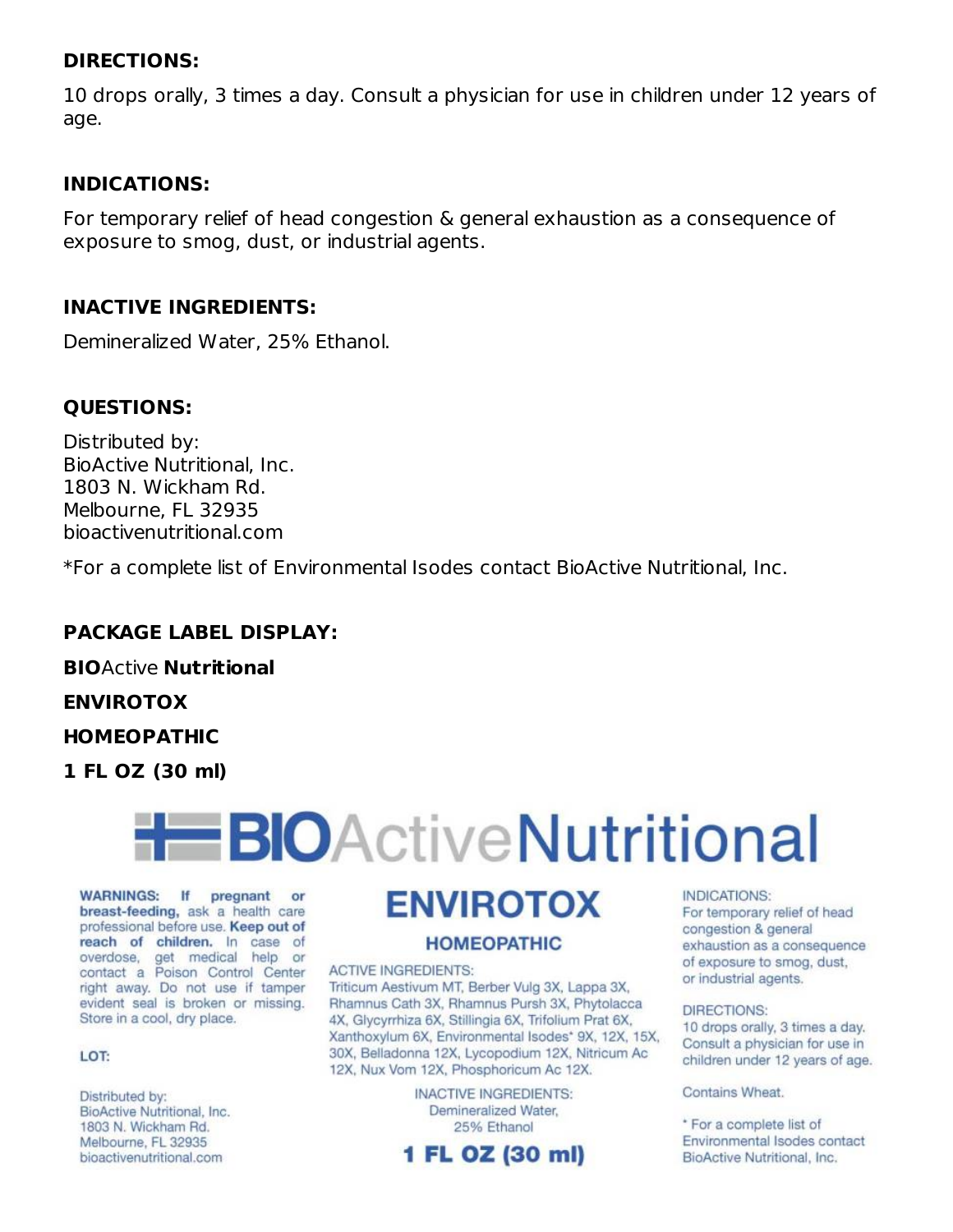# **ENVIROTOX**

triticum aestivum, berberis vulgaris, lappa major, rhamnus cathartica, rhamnus purshiana, phytolacca decandra, glycyrrhiza glabra, stillingia sylvatica, trifolium pratense, xanthoxylum fraxineum, acetone, sodium tripolyphosphate, propylene glycol, sodium benzene sulfonate, ammonium muriaticum, sodium lauryl sulfate, terebinthina, belladonna, lycopodium clavatum, nitricum acidum, nux vomica, phosphoricum acidum liquid

| <b>Product Information</b>                                                                                                                         |                           |                           |                                            |                                                    |                                     |  |  |  |  |
|----------------------------------------------------------------------------------------------------------------------------------------------------|---------------------------|---------------------------|--------------------------------------------|----------------------------------------------------|-------------------------------------|--|--|--|--|
| <b>Product Type</b>                                                                                                                                | HUMAN OTC DRUG            | <b>Item Code (Source)</b> | NDC:43857-0493                             |                                                    |                                     |  |  |  |  |
| <b>Route of Administration</b>                                                                                                                     | ORAL                      |                           |                                            |                                                    |                                     |  |  |  |  |
|                                                                                                                                                    |                           |                           |                                            |                                                    |                                     |  |  |  |  |
| <b>Active Ingredient/Active Moiety</b>                                                                                                             |                           |                           |                                            |                                                    |                                     |  |  |  |  |
|                                                                                                                                                    | <b>Ingredient Name</b>    |                           | <b>Basis of Strength</b>                   |                                                    | <b>Strength</b>                     |  |  |  |  |
| TRITICUM AESTIVUM WHOLE (UNII: 3C3Y389 BU) (TRITICUM AESTIVUM WHOLE TRITICUM AESTIVUM<br>- UNII:3C3Y389JBU)                                        | <b>WHOLE</b>              |                           | $1$ [hp_X]<br>in 1 mL                      |                                                    |                                     |  |  |  |  |
| <b>BERBERIS VULGARIS ROOT BARK (UNII: 1TH8Q20J0U) (BERBERIS VULGARIS</b><br><b>BERBERIS VULGARIS</b><br>ROOT BARK - UNII: 1TH8Q20J0U)<br>ROOT BARK |                           |                           |                                            |                                                    | $3 [hp_X]$<br>in $1 \text{ mL}$     |  |  |  |  |
| ARCTIUM LAPPA ROOT (UNII: 597E9BI3Z3) (ARCTIUM LAPPA ROOT -<br>ARCTIUM LAPPA ROOT<br>UNII:597E9BI3Z3)                                              |                           |                           |                                            |                                                    | $3 [hp_X]$<br>in 1 mL               |  |  |  |  |
| RHAMNUS CATHARTICA FRUIT (UNII: B4R1EZ1R1D) (RHAMNUS CATHARTICA<br>RHAMNUS CATHARTICA<br>FRUIT - UNII: B4R1EZ 1R1D)<br><b>FRUIT</b>                |                           |                           |                                            |                                                    | $3 [hp_X]$<br>in $1 \text{ mL}$     |  |  |  |  |
| <b>FRANGULA PURSHIANA BARK (UNII: 4VBP01X99F) (FRANGULA PURSHIANA BARK FRANGULA PURSHIANA</b><br>- UNII:4VBP01X99F)<br><b>BARK</b>                 |                           |                           |                                            |                                                    | $3 [hp_X]$<br>in $1 mL$             |  |  |  |  |
| PHYTOLACCA AMERICANA ROOT (UNII: 11E6VI8VEG) (PHYTOLACCA<br>PHYTOLACCA<br>AMERICANA ROOT - UNII:11E6VI8VEG)<br>AMERICANA ROOT                      |                           |                           |                                            |                                                    | $4$ [hp $X$ ]<br>in 1 mL            |  |  |  |  |
| <b>GLYCYRRHIZA GLABRA (UNII: 2788Z9758H) (GLYCYRRHIZA GLABRA -</b><br>UNII:2788Z9758H)                                                             | <b>GLYCYRRHIZA GLABRA</b> |                           | $6$ [hp_X]<br>in 1 mL                      |                                                    |                                     |  |  |  |  |
| STILLINGIA SYLVATICA ROOT (UNII: QBR70R4FBK) (STILLINGIA SYLVATICA<br>STILLINGIA SYLVATICA<br>ROOT - UNII:QBR70R4FBK)<br><b>ROOT</b>               |                           |                           |                                            |                                                    | $6$ [hp_X]<br>in $1 \text{ mL}$     |  |  |  |  |
| TRIFOLIUM PRATENSE FLOWER (UNII: 4JS0838828) (TRIFOLIUM PRATENSE<br>TRIFOLIUM PRATENSE<br><b>FLOWER</b><br>FLOWER - UNII:4JS0838828)               |                           |                           |                                            |                                                    | $6$ [hp_X]<br>in 1 mL               |  |  |  |  |
| ZANTHOXYLUM AMERICANUM BARK (UNII: A4KL1HMZ7T) (ZANTHOXYLUM<br><b>ZANTHOXYLUM</b><br>AMERICANUM BARK - UNII: A4KL1HMZ 7T)<br>AMERICANUM BARK       |                           |                           |                                            |                                                    | $6$ [hp $X$ ]<br>in 1 mL            |  |  |  |  |
| ACETONE (UNII: 1364PS73AF) (ACETONE - UNII:1364PS73AF)<br><b>ACETONE</b>                                                                           |                           |                           |                                            |                                                    | $9$ [hp $X$ ]<br>in 1 mL            |  |  |  |  |
| SODIUM TRIPOLYPHOSPHATE (UNII: 5HK03SA80)) (TRIPOLYPHOSPHATE ION -<br>UNII:5798IYA5AY)                                                             |                           |                           | SODIUM<br><b>TRIPOLYPHOSPHATE</b>          |                                                    | 12 [hp X]<br>in 1 mL                |  |  |  |  |
| PROPYLENE GLYCOL (UNII: 6DC9Q167V3) (PROPYLENE GLYCOL -<br>UNII:6DC9Q167V3)                                                                        |                           |                           |                                            | 12 [hp X]<br>PROPYLENE GLYCOL<br>in $1 \text{ mL}$ |                                     |  |  |  |  |
| SODIUM BENZENESULFONATE (UNII: K5RM14AZ HX) (BENZENESULFONIC ACID   SODIUM<br>- UNII:685928Z18A)                                                   |                           |                           | <b>BENZ ENESULFONATE</b>                   |                                                    | 12 [hp_X]<br>in $1 \text{ mL}$      |  |  |  |  |
| AMMONIUM CHLORIDE (UNII: 01Q9PC255D) (AMMONIUM CATION -<br>UNII:54S68520I4)                                                                        |                           |                           | AMMONIUM CATION                            |                                                    | 12 [hp_X]<br>in $1 \text{ mL}$      |  |  |  |  |
| <b>SODIUM LAURYL SULFATE (UNII: 368GB5141J) (LAURYL SULFATE -</b><br>UNII:DIQ16UC154)                                                              |                           |                           | SODIUM LAURYL<br><b>SULFATE</b>            |                                                    | $12$ [hp $X$ ]<br>in $1 \text{ mL}$ |  |  |  |  |
| <b>TURPENTINE OIL (UNII: C5H0QJ6V7F) (TURPENTINE OIL - UNII:C5H0QJ6V7F)</b>                                                                        |                           |                           | TURPENTINE OIL                             |                                                    | 12 [hp X]<br>in $1 \text{ mL}$      |  |  |  |  |
| ATROPA BELLADONNA WHOLE (UNII: DSV74G1P2J) (ATROPA BELLADONNA<br>ATROPA BELLADONNA<br>WHOLE - UNII:DSV74G1P2J)<br><b>WHOLE</b>                     |                           |                           |                                            |                                                    | 12 $[hp_X]$<br>in $1 \text{ mL}$    |  |  |  |  |
| LYCOPODIUM CLAVATUM SPORE (UNII: C88X29Y479) (LYCOPODIUM<br>CLAVATUM SPORE - UNII:C88X29Y479)                                                      |                           |                           | <b>LYCOPODIUM</b><br><b>CLAVATUM SPORE</b> |                                                    | 12 [hp X]<br>in $1 \text{ mL}$      |  |  |  |  |
|                                                                                                                                                    |                           |                           |                                            |                                                    |                                     |  |  |  |  |